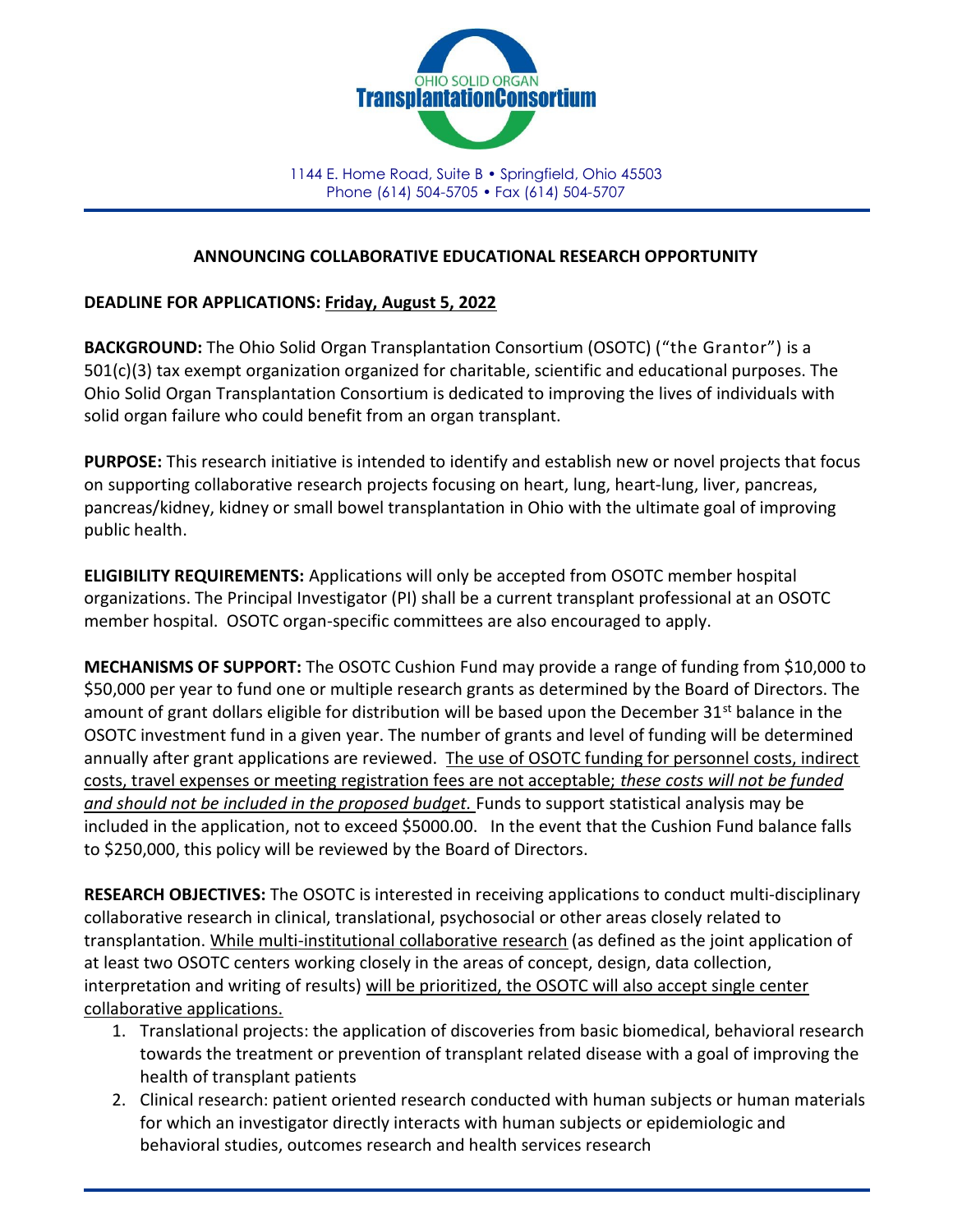3. Psychosocial projects: patient oriented research focusing on psychological, social and ethical issues in transplant to create an improved quality of life for transplant patients

APPLICATION PROCEDURES: Applications will not be formally reviewed until the OSOTC receives a complete application, consisting of the following documents:

- 1. A research plan that addresses each of the elements listed under "Review Criteria" (limited to 5 pages maximum);
- 2. The curriculum vitae of the primary investigator (PI) designated on the research plan;
- 3. Letters from all participating OSOTC member programs or single institutional departments demonstrating collaboration for this project including the following:
	- consensus regarding the proposed fund appropriation based on the proposed budget;
	- details of what each center, program or department is contributing to the research grant in the areas of concept, design, data collection, interpretation and writing of results; and
- 4. IRB letter of approval, if applicable. If IRB approval is not in place, please send IRB letter after grant approval, if applicable. IRB status has no bearing on grant review.

The application materials, as noted above, may be emailed to researchgrants@osotc.org by the application deadline or postmarked by the application deadline and mailed to: Ohio Solid Organ Transplantation Consortium Attn: Research Grants 1144 E. Home Road, Suite B Springfield, OH 45503

REVIEW CONSIDERATIONS: Applications will be reviewed by the organ-specific committee deemed appropriate by the OSOTC Executive Committee or an external review may be more appropriate. In the event that external review is necessary the PI will be asked to name two external reviewers with expertise in the field with contact information. The review criteria are the traditional considerations underlying scientific merit. Applications will be reviewed for scientific and technical merit. Applications compete on the basis of scientific merit. Applications will be approved as is, preliminarily approved pending requested changes, held for further information, or denied by majority vote of the OSOTC Executive Committee. The OSOTC Board of Trustees will provide final determination.

AWARD CRITERIA: Applications will compete for available funds with all other approved applications to the OSOTC. The following will be considered in making funding decisions:

- 1. Quality of the proposed project as determined by peer review
- 2. Availability of funds
- 3. Program balance among research areas of the announcement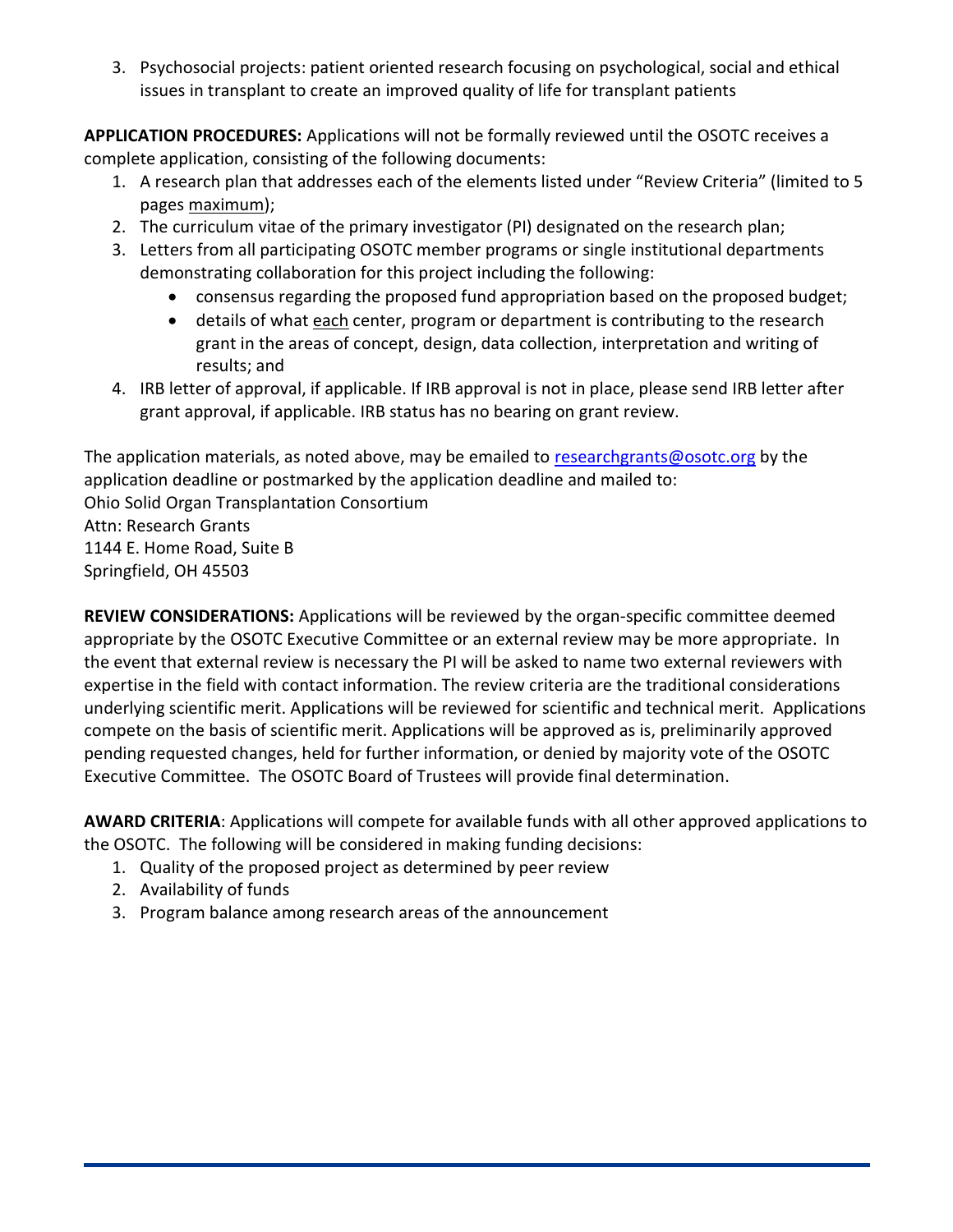REVIEW CRITERIA: Applications will be reviewed using the following categories and point assignment for a total of 100 points possible:

Significance/Problem and Needs Assessment: 15 points

- 1. Does the study address an important problem broadly related to transplantation?
- 2. If the aims of the application are achieved, how will scientific knowledge or clinical practice be advanced?
- 3. What will be the effect of these studies on the concepts, methods, and technologies that drive this field?

Well Defined Target Population: 5 points

- 1. Is the target population well justified?
- 2. Does the project target potential transplant candidates, potential recipients, or patients with end stage organ specific diseases?
- 3. Does the project target heart, lung, heart-lung, liver, pancreas or pancreas/kidney transplant related issues?

Project Goals/Objectives: 15 points

- 1. Are the goals and objectives clearly defined and measurable?
- 2. Does the project have statewide or national potential impact is project replicable?
- 3. Is the project consistent with the OSOTC mission (clarify specific purpose(s))?

## Approach/Methodology: 20 points

- 1. Are the conceptual framework, design, methods and analyses adequately developed, well integrated, well reasoned, feasible (as determined by preliminary data) and appropriate to the aims of the project?
- 2. Is the timeline is realistic and appropriate?
- 3. Are the projected budget and other resources appropriate and adequate and tie closely to the project objectives?
- 4. Does the budget specify how the funds will be allocated to each institution, if applicable?

Innovation and Creativity: 20 points

- 1. Is the project original and innovative?
- 2. Does the project challenge existing paradigms and address an innovative hypothesis or critical barrier to progress in the field?
- 3. Does the project develop or employ novel concepts, approaches, methodologies, tools, or technologies for this area?

Multi-Institutional Collaboration: 15 points

- 1. Is the multi-institutional collaboration clearly stated and explained?
- 2. Is the multi-institutional collaboration thoughtful and developed with a genuine goal of multiinstitutional collaborative research?
- 3. Are centers contributing fairly equally to the research grant in the areas of concept, design, data collection, interpretation and writing of results?

Evaluation: 10 points

- 1. Is the potential impact of the project well defined?
- 2. Does the evaluation plan appropriately correspond with project objectives and methodologies?
- 3. Does the project include an evaluation timeline?
- 4. Is the project replicable for broader study and application?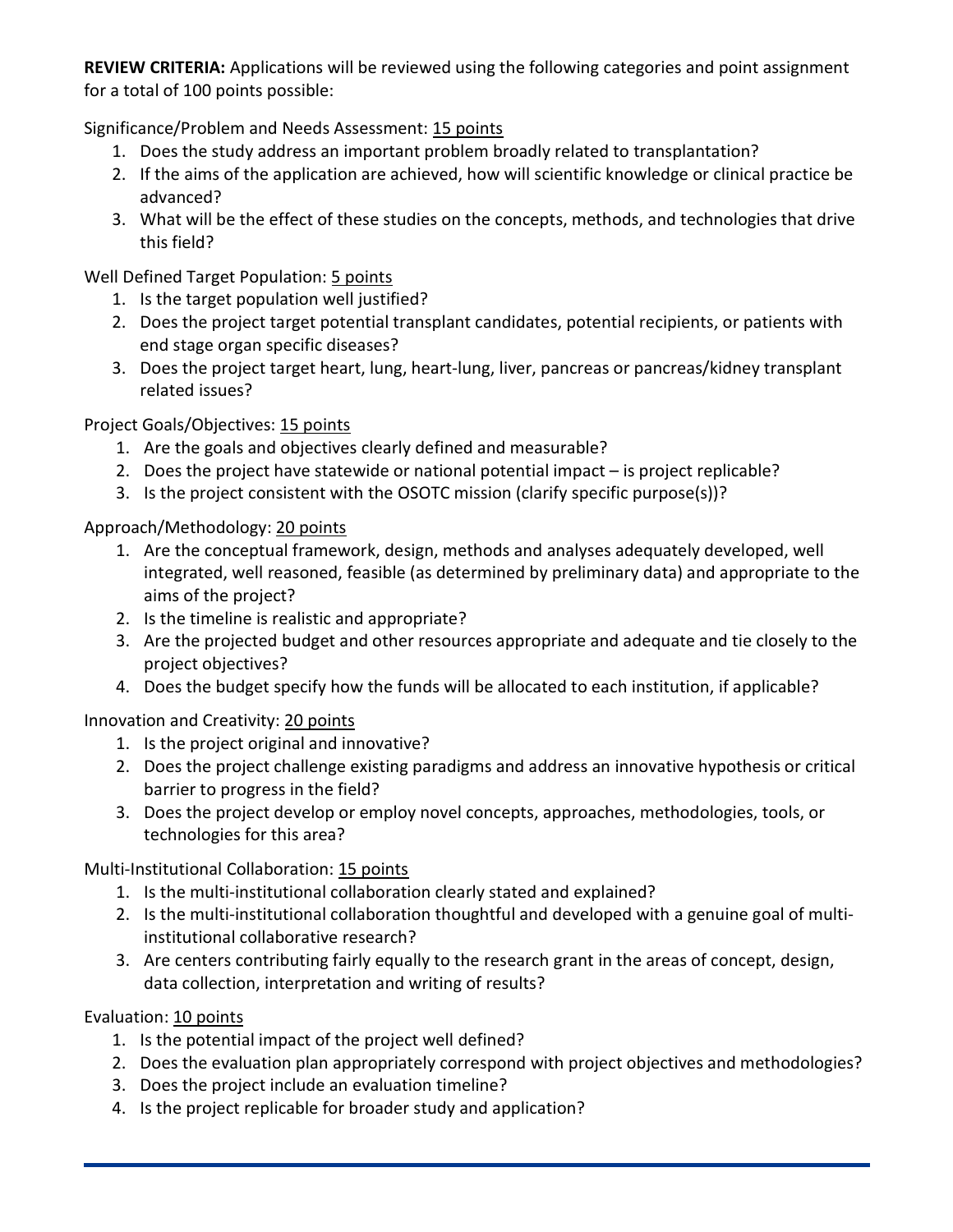CONTRACT ACCEPTANCE AND FUND DISTRIBUTION: Upon Board approval, the primary institution will be sent a contract that must be signed and returned within 90 days. If the signed contract is not received after 90 days, the contract will be terminated by the OSOTC and we will offer the funds to the next approved grant. Educational grants selected for funding will be distributed in two equal installments. The first payment shall be made to Grantee upon receipt by Grantor of the Grant Contract fully executed, and the second payment shall be made to Grantee after Grantor's receipt of timely progress reports that contain the required or satisfactory information, as determined by Grantor in its sole discretion. The PI shall submit an annual report (due one year from the funding date) detailing use of funds, update on research initiative or project outcomes, or any anticipated problems with completing the research as planned. Future funding decisions will be based on compliance with submitting the project annual report and adherence to deliverables below.

DELIVERABLES: The PI must agree to provide the OSOTC with a copy of each substantive presentation or article based on the data set prior to its public release. PI must also agree to present research outcomes at the OSOTC Education Meeting or alternately, an OSOTC Board meeting.

# INQUIRIES:

Jennifer Dorrell, MS Executive Director Ohio Solid Organ Transplantation Consortium 1144 E. Home Road, Suite B Springfield, OH 45503 E-mail: Jennifer@osotc.org

# COLLABORATIVE EDUCATION RESEARCH GRANT AWARD HISTORY:

- For the 2011 grant period The Ohio State University Medical Center and University Hospitals Case Medical Center were awarded \$13,000.00 for the project "The role of social support in liver transplant outcomes."
- For the 2012 grant period Cleveland Clinic and University Hospitals Case Medical Center were awarded \$24,919.50 for the project "Ex Vivo Normothermic Oxygenated Liver Perfusion."
- For the 2013 grant period Cleveland Clinic and Cincinnati Children's Medical Center were awarded \$22,000.00 for the project "The Role of Memory T-cells in Graft Rejection in Intestinal Transplantation."
- For the 2014 grant period Cleveland Clinic and University of Cincinnati Medical Center were awarded \$24,880.00 for the project "Decreasing steatosis of fatty livers utilizing normothermic machine perfusion preservation and a pharmacologic defatting cocktail."
- For the 2015 grant period two grants were awarded: 1) Ohio State University Medical Center and Nationwide Children's Hospital were awarded \$25,000.00 for the project "Development of a perfusate to support extended duration normothermic ex-vivo organ perfusion"; and 2) Cleveland Clinic, University of Cincinnati Medical Center and University Hospitals Case Medical Center were awarded \$10,100.00 for the project "Monitoring Physical Activity in Liver Transplantation."
- For the 2016 grant period, no grants were awarded.